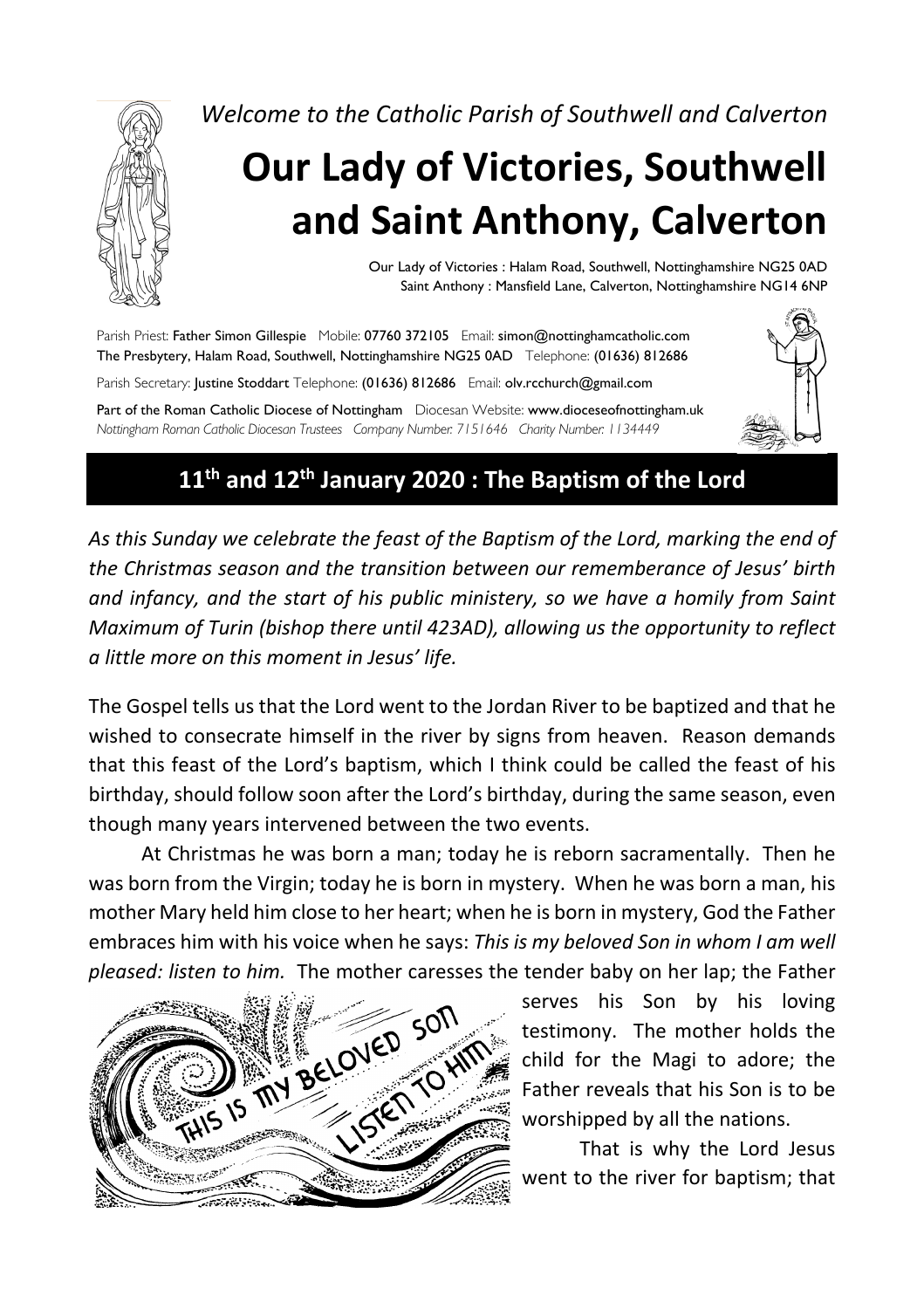is why he wanted his holy body to be washed with Jordan's water. Someone might ask, "Why would a holy man desire baptism?" Listen to the answer: Christ is baptized, not to be made holy by the water, but to make the water holy, and by his cleansing to purify the waters which he touched. For the consecration of Christ involves a more significant consecration of the water. For when the Saviour is washed, all water for our baptism is made clean, purified at its source for the dispensing of baptismal grace to the people of future ages. Christ is the first to be baptized, then, so that Christians will follow after him with confidence.

I understand the mystery as this. The column of fire went before the sons of Israel through the Red Sea so they could follow on their brave journey; the column went first through the waters to prepare a path for those who followed. As the apostle Paul said, what was accomplished then was the mystery of baptism. Clearly it was baptism in a certain sense when the cloud was covering the people and bringing them through the water. But Christ the Lord does all these things: in the column of fire he went through the sea before the sons of Israel; so now, in the column of his body, he goes through baptism before the Christian people. At the time of the Exodus the column provided light for the people who followed; now it gives light to the hearts of believers. Then it made a firm pathway through the waters; now it strengthens the footsteps of faith in the bath of baptism.

#### **Prayers before Mass : and the Year of the Word**

We continue to pray before Mass the Angelus (in preparation for the Rededication of England as the Dowry of Mary) and the Prayer of the Year of the Word. Thanks to those parishioners who have taken it upon themselves to leads these prayers, about five minutes before the Mass is scheduled to begin; it would be good for a parishioner to undertake this at the 9.00am Sunday Mass in Southwell also.

As we continue to celebrate the Year of the Word various initiatives will be suggested over the coming months. Note the Roadshow in Newark during February (details on the next page). We might consider reading the Gospel of Saint Matthew during Lent.

#### **Changes to Mass times this week**

Mass on Monday will be celebrated at 5.00pm, before the SVP meeting; Mass on Wednesday will be celebrated ta 7.30am; Mass on Thursday will be celebrated at 6.00pm, together with some of the University Chaplains from around our diocese. Unfortunatly there won't be Mass on Saturday morning this week.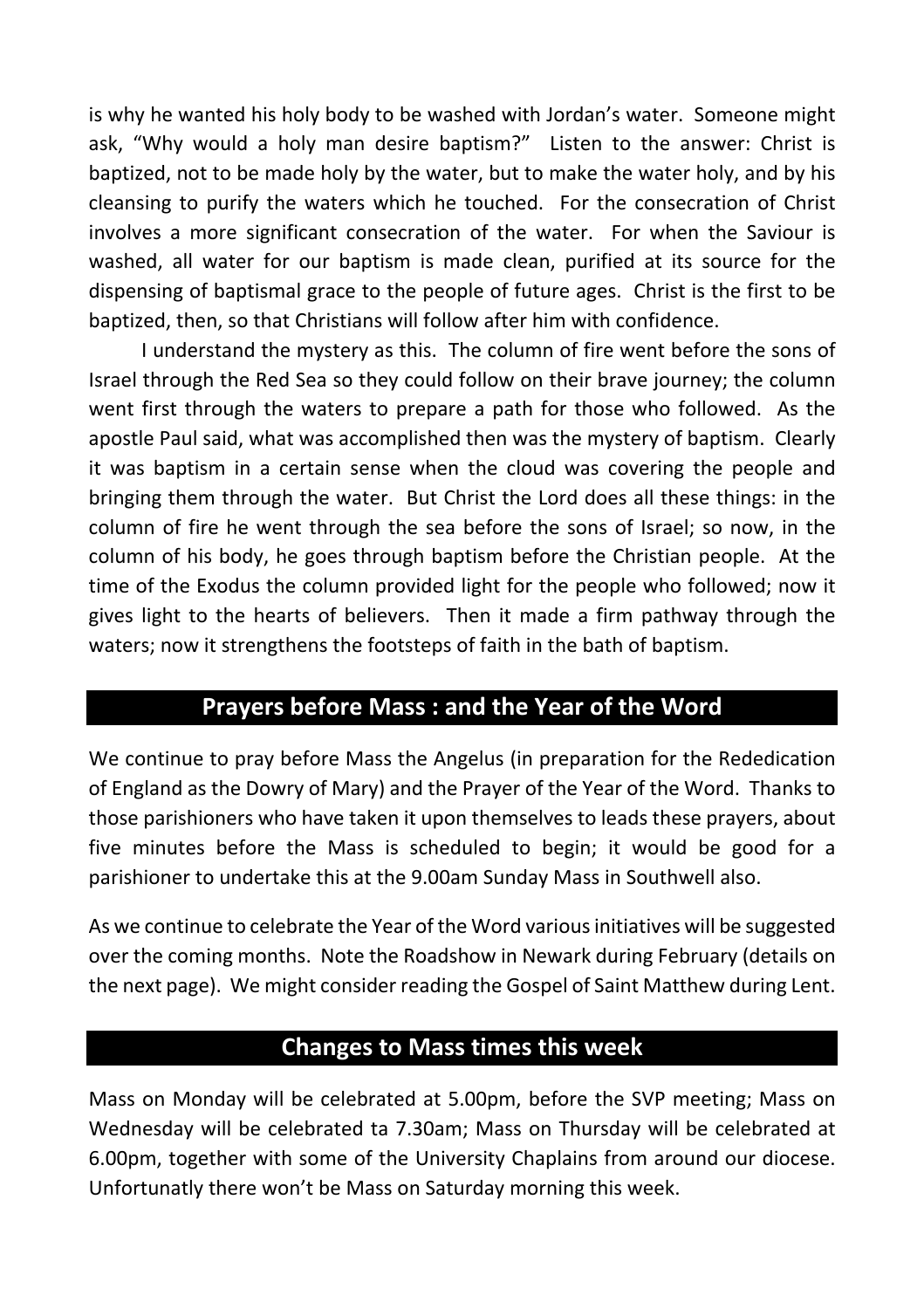## **Forthcoming Events in our parish, community and diocese**

The **Week of Prayer for Christian Unity** begins on **18th January**, with the theme (form the Acts of the Apostles): "they showed unusual kindness." Events in Southwell include daily prayer at 12.00 noon, followed by soup at 12.30pm:

- X Monday 20th The Minster
- $\mathbf{\mathfrak{B}}$  Tuesday 21<sup>st</sup> Riverside church
- X Wednesday 22nd Methodist church
- $\mathbf{\mathfrak{B}}$  Thursday 23<sup>rd</sup> Holy Trinity church
- $\mathfrak{B}$  Friday 24<sup>th</sup> Baptist church

**Sharing Scripture in my life**, an afternoon reflection, will be given at the Rosmini Centre, LE7 4SJ, on **Saturday 25th January** at 3.00pm. Visit www.rosminicentre.co.uk or contact 01509 813078 for more information.

## **Screening of 'Unplanned'**

Nottingham 40 Days for Life group has collected over 400 signatures from parishes of the diocese, achieving a showing of the film **Unplanned**, to be screened at the Savoy Cinema, Derby Road, Nottingham, NG7 1QN, on **Wednesday 22nd January**, at 6.15pm. Tickets can be booked online:

www.savoyonline.co.uk/SavoyNottingham.dll/WhatsOn?Film=29682605 The Savoy Cinema have agreed that if they receive advance bookings of over 60% of the cinema capacity, by the  $13<sup>th</sup>$  January for the Wednesday screening, that they will show the film again on Thursday  $23<sup>rd</sup>$  January. Please consider booking and seeing this film, highlighting the dignity of unborn life.

### **The God who Speaks : The Year of the Word 2020**

As part of the Year of the Word: the God Who Speaks, Nottingham Diocese is hosting the National Scripture Tour on **Saturday 22nd February** in Holy Trinity Parish Centre, Newark, NG24 4AU. The keynote speaker will be the artist for the Year, Pete Codling. The Scripture Tour aims to bring the Word of God alive. The six themes are:

- 1. Welcome the Word welcome tent, resources and other promo resources from the diocese Whoever welcomes you welcomes me… Matthew 10.40
- 2. Mary and the Word all things Marian My soul magnifies the Lord… Luke 1: 46
- 3. Seeing the Word art, culture He has made everything beautiful for its time... Ecclesiastes 3: 11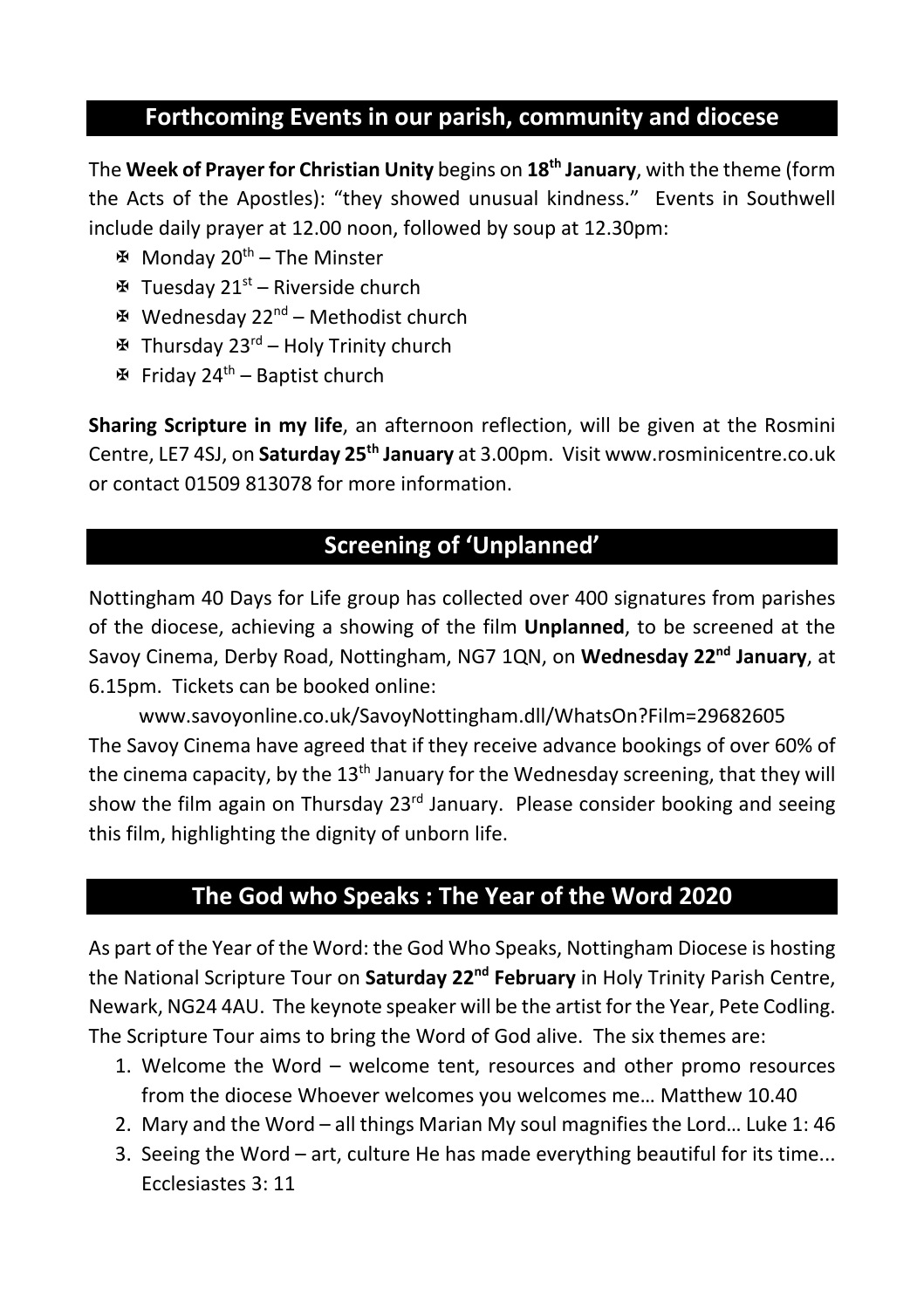- 4. Exploring the Word bible studying, going a bit deeper, getting into the Bible Your word is a lamp for my steps... Psalm 118 (119): 105
- 5. Sharing the Word evangelisation/music You will be my witnesses to the ends of the earth... Acts 1:8

6. Living the Word – social justice Let justice roll down like waters… Amos 5: 24 For more information visit www.cbcew.org.uk/home/events/the-god-who-speaks/

"Scripture lies at the centre of everything the Church does. This is a great opportunity to attract and encourage more people to read the bible and deepen awareness and understanding. What is your parish doing? Why not organise something yourself? Discuss your ideas and suggestions with your parish priest. 'The God who speaks' initiative serves to teach us how important the scriptures are in helping us to encounter God: to hear afresh what he asks of us in our daily lives, and to share with Him our joys, sorrows and anxieties." *Bishop Patrick*

## **Year of the Word : Day of Prayer**

The Nottingham Diocesan Spirituality Network are holding days of prayer throughout 2020 entitled : Encounter Jesus and be Missionary Disciples through Saint Matthew's Gospel, beginning at 10.00am with arrivals from 9.30am and finishing at 3.00pm with Liturgy. Refreshments are provided, please bring a packed lunch. All are welcome. **Saturday 16th May – Saint Hugh's church hall, Lincoln LN2 5AQ**

## **Pilgrimages by Coach**

**Pilgrimage to Lisieux by Coach March 2nd – 5th** Picking up in Nottingham, Derby and Leicester, the cost is £345 per person. We begin with a visit to Lisieux cathedral, then the basilica dedicated to Saint Therese, to the house where she grew up and to the Carmel where she lived and died; there's also an optional excursion to Hon Fleur.

**Pilgrimage to Lourdes and Nevers by Coach June 13th – 20th** Picking up in Nottingham, Derby and Leicester, the cost is £595 per person. This price includes coach and ferry travel, overnight stay in Orleans on the way out, full board at the Hotel Irlande in Lourdes, half board in Nevers on the way back; there's an optional excursion to Gavarnie, a ski resort in the Pyrenees.

For more information about either pilgrimage, and a booking form, please contact Father John McCay at jmccay1982@yahoo.co.uk or 0115 981 0320.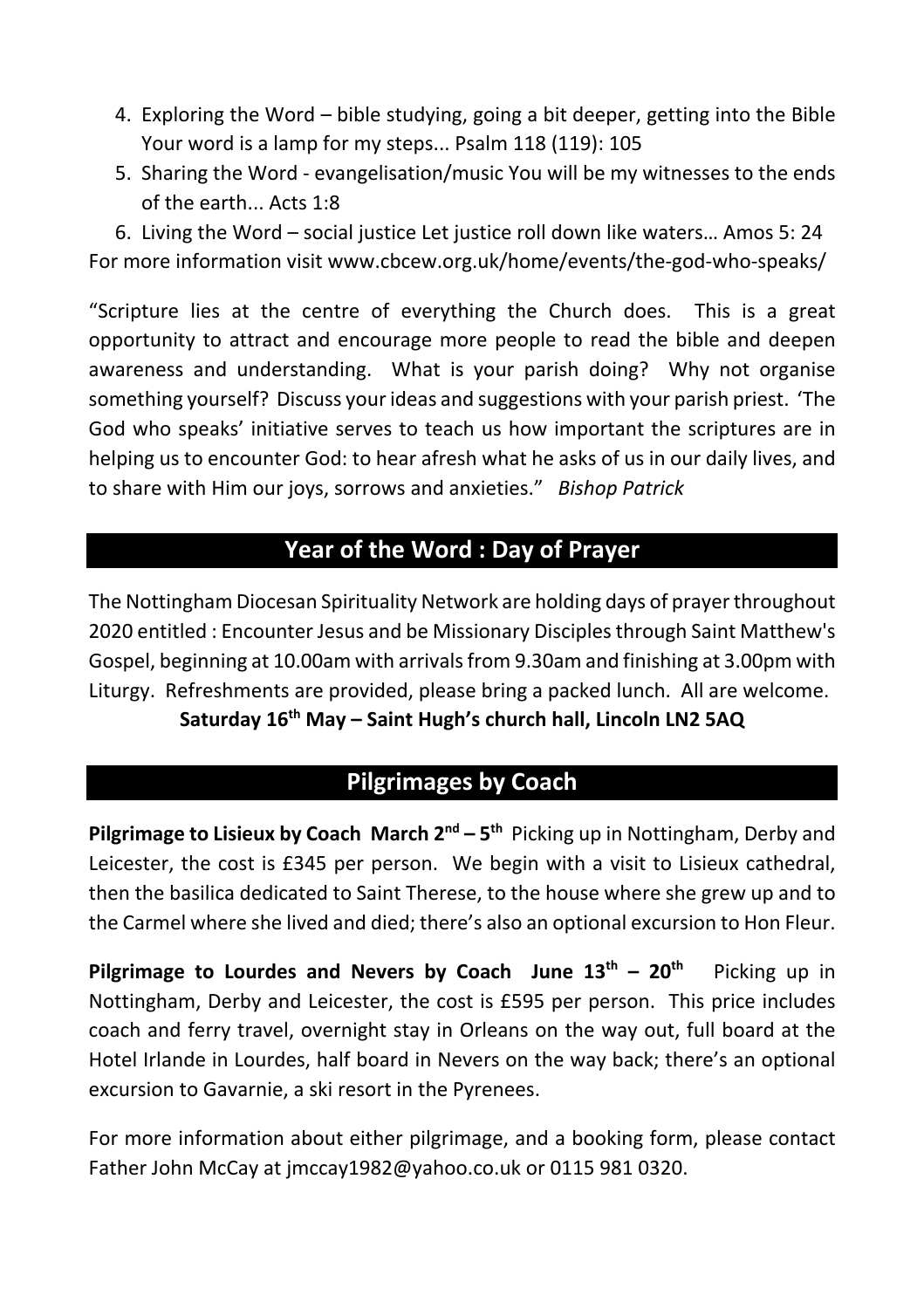## **Newsletter via email**

If you'd like to receive the parish newsletter by email each Friday, please send an email to the parish secretary, Justine (olv.rcchurch@gmail.com), asking to be added to the circulation list. You can still collect a paper copy at church if you wish, and it will be made available on the parish website also.

## **Coffee Rota**

Coffee makers are needed! New volunteers to serve coffee after mass on Sundays at Our Lady of Victories parish hall are urgently required. We now have insufficient volunteers to offer coffee every Sunday and need at least four new volunteers. Please contact Lesley McKenzie if you can help: 01636 814721 or les.mck15@gmail.com

## **Lent 2020**

Churches Together in Southwell's Lent course is the York Course *'Superstar'*. Volunter hosts and facilitators are needed, and a sign-up sheet is available in each church. If you are able to facilitate or host a group write your details and choice of days on the sheet. Leaflets and booking forms for the course will be available shortly.

#### **Thank You for the Christmas Activities**

As the Christmas season comes to a close it's a great time to thank all those who contributed in so many ways to making our celebrations so special: all those who exercise ministry in our churches, to those who clean and decorate them, to those who welcome parishioners, or provide hospitality afterwards. Sincere thanks to all!

A big thank you to everyone who contributed to the **Parish Christmas Card** which raised £245 for the Newark Emmaus Trust, the charity we are supporting this year. I apologise for the mistakes made with some people's names and for missing off some contributors' names all together. I will try to do better next time! *Pati Colman*

Very sincere thanks also to Margaret and Margaret for co-ordinating the **Christmas Raffle**, which raised (after expenses) £1,086. Congratulations to them, and to all our prize winners and ticket sellers too!

## **Thank You for your Generosity**

Sunday 22<sup>nd</sup> December: £108.69; 29<sup>th</sup> December: £145.30; 5<sup>th</sup> January: £71.03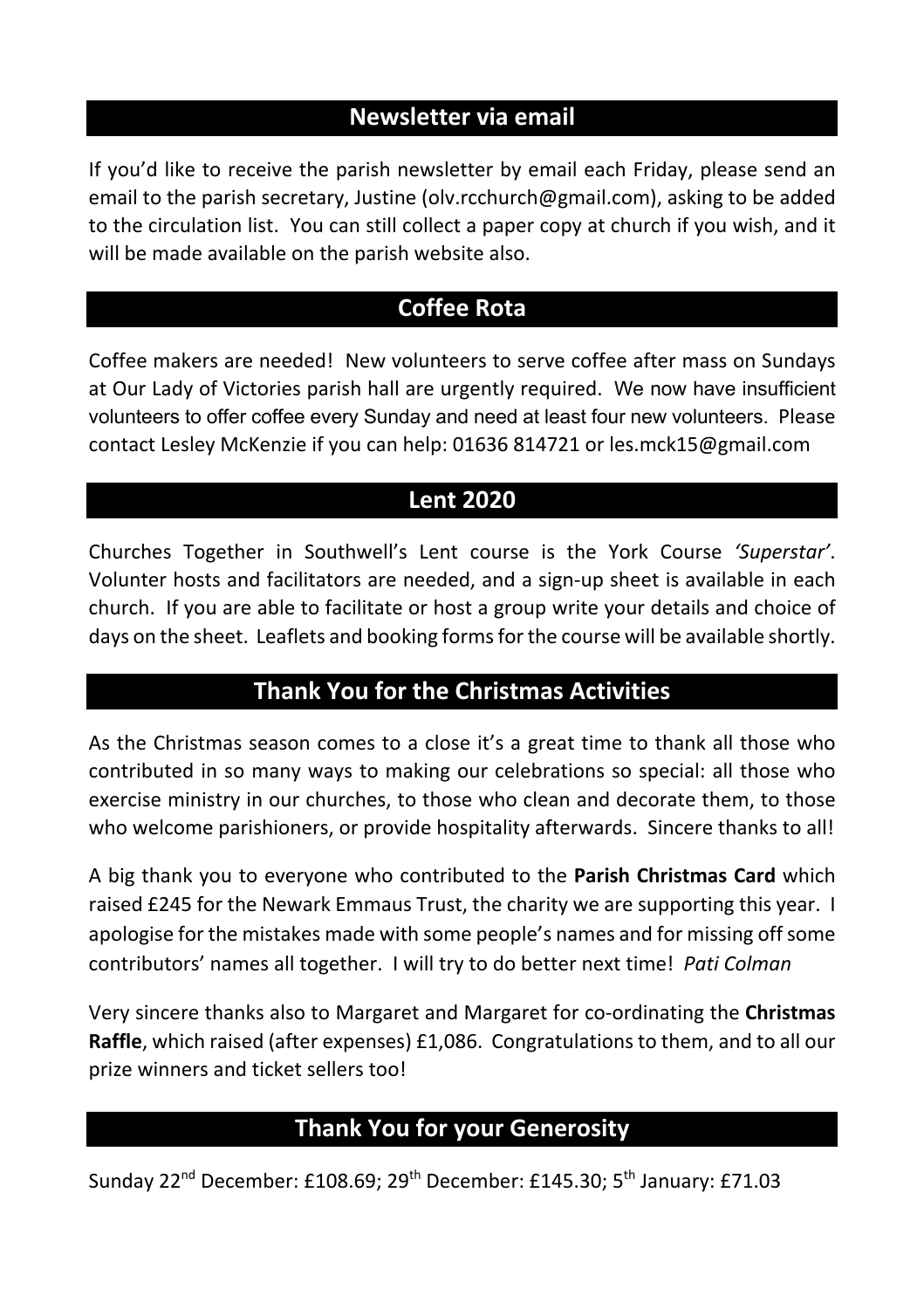## **Parish Pastoral Council**

The PPC is a source of advice and counsel for the parish priest and a forum for debate amongst parishioners about the pastoral activities of our parish. Over past years the PPC has been a valuable way in which the views of parishioners has been made known, and the parish owes a ddebt of gratitude to those who have served the parish by undertaking this role. Since some members of the PPC have stood down at the end of the year there are now vacancies on this body, which should number 12 members (half elected for three years by parishioners, and half nominated by the parish priest). If you have some time and energy to give to our parish please consider whether you could join the PPC. We will meet and look at areas such as the Year of the Word, evangelisation and ecumenical outreach, pilgrimages, prayer and worship, devotions, charitable activity – all those things that bring us personally closer to Christ, and bring Christ closer to other people. **Speak to Father Simon during January if you're interested in being a member of the Parish Pastoral Council.**

## **Parish Meetings**

Meeting will be held during January with the parishioners who undertake some of the ministries in our parishes, so that Father Simon can better understand who does what. Each meeting will be held in the presbytery meeting room, and please put the dates in your diary now. If you can't make a meeting, let Father Simon know:

- $\mathfrak{B}$  Monday 20<sup>th</sup> January 7.00pm parish readers
- X Monday 27th January 7.00pm ExtraOrdinary Ministers of Holy Communion (please note the change of date to avoid a clash)
- $\mathfrak{B}$  Tuesday 28<sup>th</sup> January 7.00pm parish musicians

#### **Prayers for …**

Please remember in your prayers especially:

- X **Monsignor Joe Phelan**, a retired priest of our diocese, who died on Friday evening,  $10^{th}$  January: may he rest in peace!
- X **Monsignor Anthony Stark**, Master-Emeritus of the Guild of Our Lady of Ransom, who died on Wednesday 8<sup>th</sup> January: may he rest in peace!
- X **Sister Mary Peter Silke**, a sister of Providence in Rosmini House, Loughborough, who died on Wednesday 8<sup>th</sup> January: may she rest in peace!
- X **Veronica Margaret Davey**, who died recently, and whose Funeral Service will be celebrated in Mansfield Crematorium on Thursday: may she rest in peace!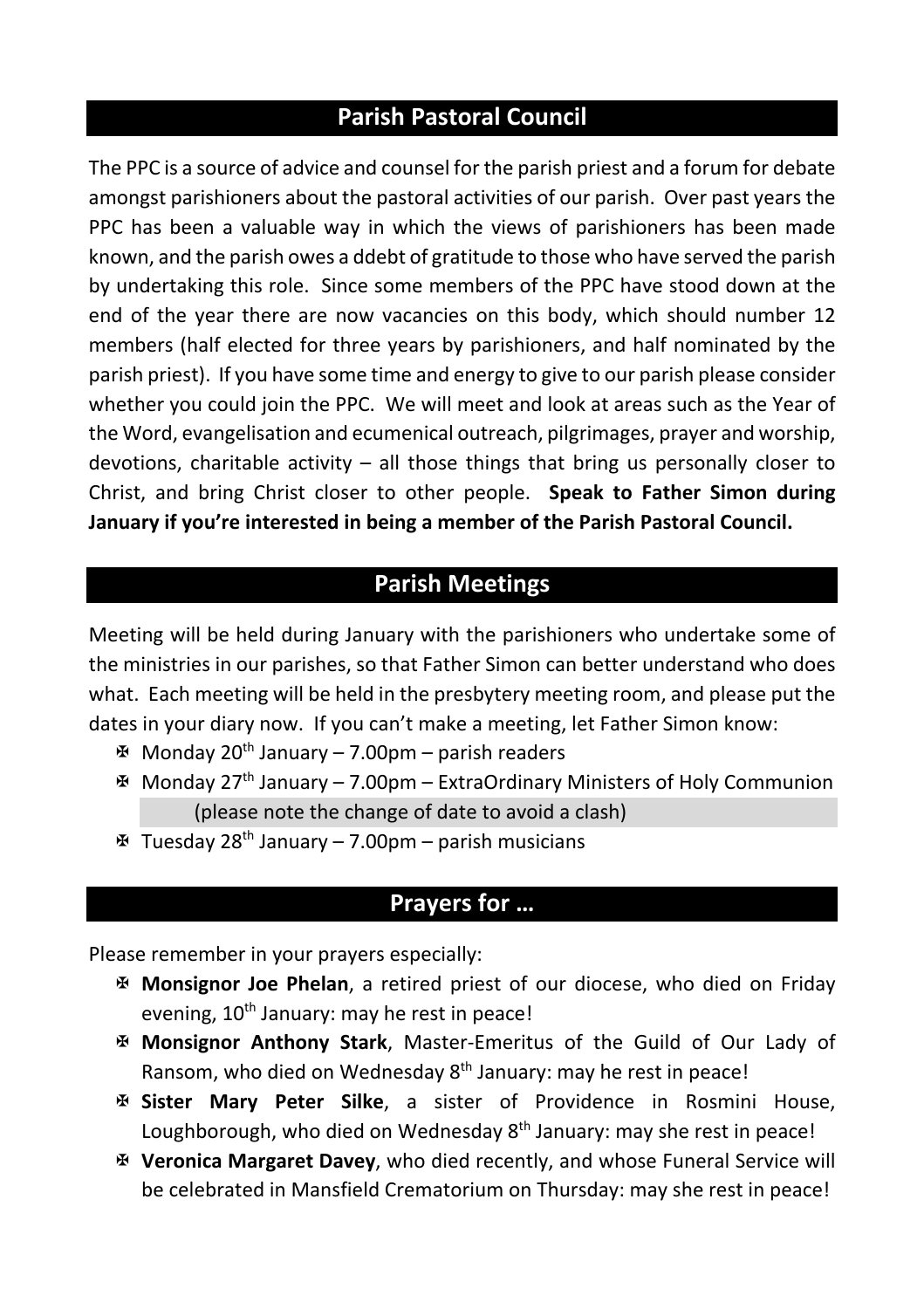#### **Pope's Prayer Intentions for January**

**Promotion of World Peace** We pray that Christians, followers of other religions, and all people of goodwill may promote peace and justice in the world.

#### **A reflection from 'Marriage Matters'**

**You are my chosen one** Isaiah and Matthew talk of Jesus being 'the Chosen One' and 'the Beloved'. So often we are aware of the times when our partner annoys us. We can develop a sensitivity so when we are tempted to be critical, we remember that this is my 'chosen one' and look for ways to affirm our partner, our 'beloved'.

#### **Readings at Masses this week**

| Monday    | 1 Samuel 1:1-8; Psalm 115(116):12-19; Mark 1:14-29            |
|-----------|---------------------------------------------------------------|
| Tuesday   | 1 Samuel 1:9-20; 1 Samuel 2:1.4-8; Mark 1:21-28               |
| Wednesday | 1 Samuel 3:1-10.19-20; Psalm 39(40):2.5.7-10; Mark 1:29-39    |
| Thursday  | 1 Samuel 4:1-11; Psalm 43(44):10-11.14-15.24-25; Mark 1:40-45 |
| Friday    | 1 Samuel 8:4-7.10-22; Psalm 88(89):16-19; Mark 2:1-12         |
| Saturday  | 1 Samuel 9:1-4.17-19;10:1; Psalm 20(21):2-7; Mark 2:13-17     |

#### **Parish Ministries**

|                       | This week                      | Next week               |
|-----------------------|--------------------------------|-------------------------|
|                       | <b>Baptism of the Lord</b>     | <b>Second Sunday</b>    |
| Welcomers OLV 6pm     | Carl Smithson                  | Annabel Kingsbury       |
|                       | Jenny Smithson                 | Marie Baldwin           |
| Welcomers OLV 9am     | Mary Joyce                     | Mike Gemson             |
|                       | Michael Joyce                  | <b>Carol Tinker</b>     |
| Welcomers StA 10.45am | Joan Hyde                      | John Hodgkinson         |
| Readers OLV 6pm       | Marie Baldwin                  | Cathy Smith             |
| Readers OLV 9am       | Valerie Brock                  | Simon White             |
| Readers StA 10.45am   | Doug Andrews                   | Michael Wilkes          |
| Communion OLV 6pm     | Cathy Smith & Madeleine Birch  | <b>TBC</b>              |
| Communion OLV 9am     | Michael Gemson                 | <b>Theresa Martin</b>   |
|                       | Mike Asker                     | Alison Freemantle       |
| Coffee OLV 9am        | Paul Wilkinson & Margaret Bell | Frank & Lesley McKenzie |
| Cleaners OLV          | <b>Anna Davies</b>             | Moira Black             |
| Counters              | Alex Duffy                     | Margaret Bell           |